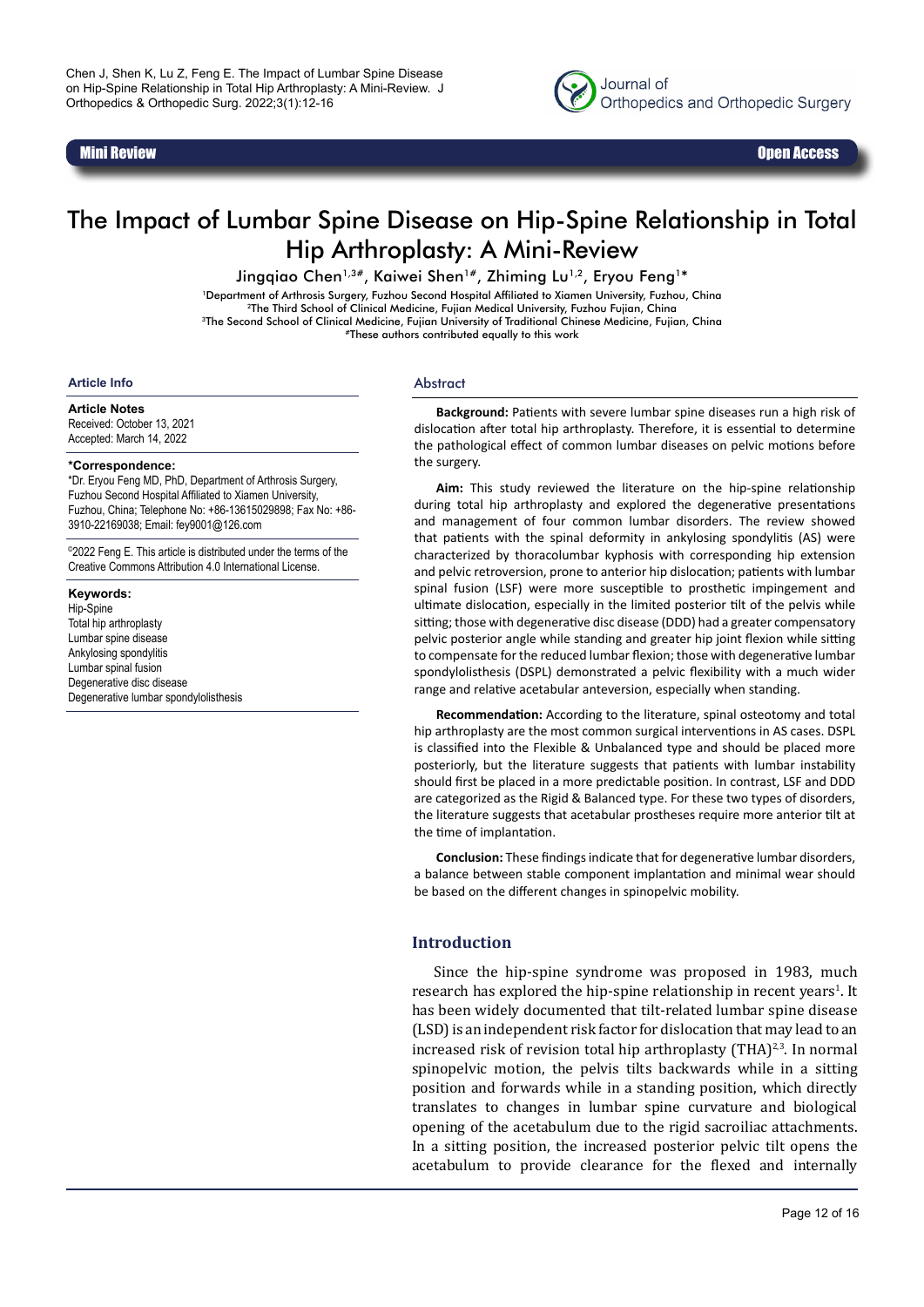rotated femur, which helps prevent anterior impingement and posterior hip dislocation. In a standing posture, anterior pelvic tilt extends the superior coverage of the acetabulum, which helps prevent posterior impingement and anterior hip dislocations. When LSD occurs, the loss of pelvic mobility increases the hip flexion while in a sitting position or hip extension while in a standing posture, which may lead to pathologic impingement of bones or components. Because of the different postural positions on the operating table, related technical issues, and the presence of a fixed pelvic tilt or pelvic tilt, it is difficult for us, in practice, to address THA patients comorbid with this disease by recommending an appropriately positioned prosthesis. Also, the common lumbar diseases, including degenerative disc disease (DDD), degenerative lumbar spondylolisthesis (DSPL), ankylosing spondylitis (AS) and lumbar spinal fusion (LSF), have different compensatory spinal-hip-femoral mechanisms<sup>3,9,24,25,34-36</sup>, which may lead to intraoperative difficulties, even with optimal placement of the prosthesis, such as difficulty in hip placement and possible hip repositioning.

However, many hip surgeons are not aware that the impact of distinct lumbar diseases on the hip-spine relationship is quite different<sup> $4,5$ </sup>, which is also one of the reasons for the increased post-THA rate of wear and dislocation<sup>6</sup>. At present, there is no unanimous consensus regarding the relationship between specific lumbar diseases and the pelvis, and no comprehensive evaluation is available in the literature. This paper attempts to review the interactions among the spine, pelvis, and hip in common lumbar diseases and to discuss how these interactions might affect total hip arthroplasty.

# **Risk Classifications**

The spinopelvic motion is classified into four patterns based on sagittal spinal balance or imbalance and flexibility or rigidity $\pmb{\text{^4}}$ , which is similar to the classification of Stefl et al.'s study<sup>40</sup>. Table 1 shows the classification of the four diseases and related pelvic-acetabular changes. Patients with no prior spinal conditions were classified into the flexible and balanced group (F&B), where the acetabular cup can be placed within the traditional safe zone due to unrestricted spinopelvic mobility. The second pattern is the rigid and balanced group (R&B), which can

occur after significant degenerative changes or prior long lumbosacral fusion. Stefl et al. defined such patients as "stuck standing" who have ∆SS≤10°and SS >30°when in both sitting and standing positions. For these patients, it is better to place the cup in a more anteverted position to make up for a lack of compensation capabilities when positions change, thus avoiding anterior impingement and posterior dislocation. Patients in the flexible and unbalanced group (F&U) have an increased posterior pelvic tilt while standing due to postlaminectomy kyphosis and neuromuscular kyphosis or DSPL<sup>39</sup>, possibly leading to posterior impingement and anterior dislocation during hip extension. This pathological change is known as kyphotic (SS<5°with undefined mobility) in Stefl et al.'s classification. It's worth noting that they consider another flexible type of hypermobility, which is not caused by kyphosis of the spine, as a variant of normal with greater mobility (∆SS>30°). Rigid and unbalanced (R&U) patients show ankylosis or long lumbosacral fusion with an unbalanced spine in sitting and standing positions, without compensatory mechanisms due to rigidity. Stefl et al. defined such patients as "stuck sitting" who have ∆SS≤10° and SS <30° when in both sitting and standing positions. These patients have a pelvis that is always "stuck" in the posteriorly tilted position of sitting, leading to potentially posterior impingement and anterior dislocation while standing due to hyperextension of the femur for balance.

However, based on the preexisting increased acetabular anteversion, fewer changes will occur in the seated movement arc, although there may still be significant impingement for the original imbalance. In the last two types of patients, the first treatment option is to transform the spinal deformity surgically into the rigid and balanced category, which has a more predictable outcome in terms of the dislocation rates. The second alternative is to perform THA with the acetabular component in a highly similar position to that of a balanced patient. However, the patient is still at risk of a hip revision without a balanced spine. Stefl et al. believed that even though most spinopelvic imbalances could be compensated by adjusting the anteversion and inclination of the cup, there still exists a higher risk of impingement and subsequent dislocation in patients with pathological spinal imbalance.

**Table 1:** Classification of the Four Diseases and Related Pelvic-Acetabular Changes

|             | <b>Classification</b> | Pre-operative          |                          |                          | Intra-operative        |                                          |              |
|-------------|-----------------------|------------------------|--------------------------|--------------------------|------------------------|------------------------------------------|--------------|
|             |                       | <b>Pelvic Rotation</b> | Inclination              | Anteversion              | <b>Pelvic Rotation</b> | Inclination                              | Anteversion  |
| <b>AS</b>   | R&U                   | Increase               | Increase or not          | $\overline{\phantom{0}}$ | $<$ 20 $^{\circ}$      | $45^{\circ}$                             | $20^{\circ}$ |
| <b>LSF</b>  | R&B                   | Decrease               |                          | Less                     | <b>.</b>               |                                          | More         |
| <b>DDD</b>  | R&B                   | Increase               | Increase                 | Increase                 | Less                   | Less                                     | More         |
| <b>DSPL</b> | F&U                   | Increase               | $\overline{\phantom{0}}$ | -                        |                        | (Acetabular component -More retroverted) |              |

**Abbreviations:** AS, ankylosing spondylitis; LSF, lumbar spinal fusion; DDD, degenerative disc disease; DSPL, degenerative lumbar spondylolisthesis; R, rigid; U, Unbalanced; B, Balanced; F, Flexible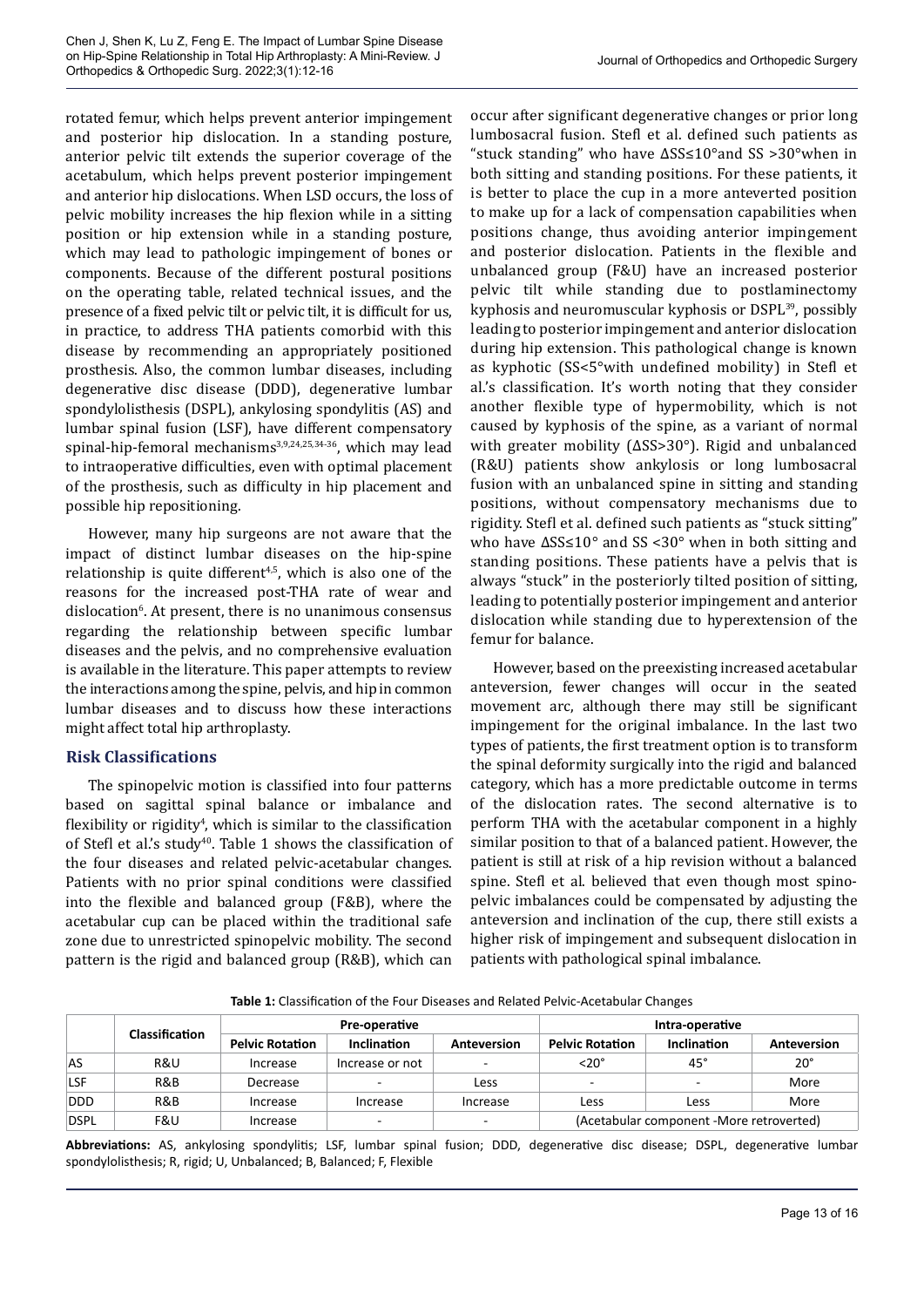# **Ankylosing Spondylitis**

Generally, patients with ankylosing spondylitis (AS) are also afflicted with hip degeneration, which requires a homogenized treatment cohort to investigate the relationship between the spine and the pelvic<sup>4</sup>. It has been documented that normal individuals have an acetabular anteversion of approximately 20°and that patients with thoracolumbar kyphosis secondary to AS have a mean anteversion of 31.4°7,8.

The spinal deformity in AS is characterized by thoracolumbar kyphosis with corresponding knee flexion, hip extension, and pelvic retroversion<sup>9</sup>. As a result of these abnormal changes, the rigid spinopelvic junctions tilt upright $10$ . When in the standing position, the pelvis in AS patients usually tilts extremely backwards due to the malformation of the sagittal plane of the spine, in which thoracic kyphosis increases and lumbar lordosis decreases<sup>11-13</sup>. Some studies have found that after primary THA, AS patients are at a high risk for anterior hip dislocations $9,14$ .

Interestingly, the acetabular anteversion changes at a ratio of 1 to 1 for each tilting degree, either for sacral or for pelvic<sup>15</sup>. In 2000, a study showed that 9 of the 58 AS patients undergoing THA had the acetabular component revised. The study attributed the postoperative dislocation and revision to the excessive backward extension of the hip joint in the standing position<sup>9</sup>. Then, in 2007, Tang et al. showed, in a 3D computer model, that AS patients were accompanied with hip hyperextension and fixed pelvic retroversion, without any positional changes, in which the authors elaborated the adjustment of the decreased abduction and anteversion angles on the basis of the posterior pelvic tilt to prevent the anterior dislocation after the operation<sup>10</sup>.

Two possible treatments have been proposed to address the concomitant pathological sites. As recommended by Zheng et al., one option is to correct the spinal deformity surgically before TH $A^{14}$ ; another alternative is to reverse the sequence of spinal deformity correction and hip arthroplasty, which allows for a more precise calculation of the residual fixed deformity<sup>16</sup>.

# **Lumbar Spinal Fusion**

With the advent of an aging society, an increasing number of patients will suffer from hip and spinal disorders, simultaneously undergoing THA and lumbar spinal fusion  $(LSF)^{17}$ . Previous studies have shown that LSF is associated with spine stiffness and serves as an important risk factor for dislocation following THA, especially when it involves lumbar and lumbosacral spinal fusion<sup>18-20</sup>. On the one hand, LSF decreases the variation in pelvic tilt from standing and sitting, which creates less acetabular anteversion. As

a result, the pelvis/hip joint is less able to protect itself from prosthetic impingement and ultimate dislocation<sup>3</sup>. On the other hand, under decompensation of the spine due to reduced lumbar motion, the femur must bend more to reach a sitting position, which leads to a higher risk of prosthetic impingement<sup>21</sup>. Therefore, for a stiff spine, the literature suggests that the acetabular prosthesis requires more anterior tilt when it is implanted to compensate for the limited "posterior tilt" of the pelvis when in a sitting position<sup>22</sup>. However, controversies remain about the lumbar-pelvic-femoral alignment in the safe zone. Regarding the impact of the timing of lumbar fusion on the efficacy of total hip arthroplasty, available literature shows that compared with lumbar fusion before THA, postoperative LSF has a lower risk of dislocation and revision, which suggests that LSF should be performed after THA to minimize the risk of dislocation and revision<sup>23</sup>.

#### **Degenerative Disc Disease**

Similar to spinal fusion, patients with degenerative disc disease (DDD) have a decreased lumbar spine/hip flexion ratio and greater hip joint flexion when in a sitting position, to compensate for the reduced lumbar flexion. Multilevel DDD may also reduce the motion of the lumbar spine and decrease the variation in pelvic tilt between standing and sitting<sup>24,25</sup>. Worth noting, when in a standing posture, patients with DDD have a greater forward torso and a greater compensatory pelvic posterior angle than those without DDD, leading to a greater opening of the acetabular cup. A recent study demonstrates that patients with severe DDD show increased posterior pelvic tilt during gait, resulting in increased cup anteversion and inclination<sup>26</sup>. However, an excessive anteversion of the prosthesis may cause a rear impingement in the standing position<sup>27</sup>. Therefore, for severe DDD patients, especially those with sagittal imbalance, excessive forward tilt should be avoided when performing THA $^{28,29}$ . Another study<sup>30</sup> shows that large-diameter femoral heads may increase the range of motion up to the impingement when compared with small diameter femoral heads in the vast majority of the tests performed, increasing stability and impingementfree range of motion. However, it has been documented that patients with severe DDD have increased hip joint external rotation and decreased flexion during gait<sup>26</sup>, which contradicts the findings of increased hip flexion in patients with DDD while sitting. The potential explanation may lie in the stiffness of the spine and pelvis and the decreased gait step length $27$ .

# **Degenerative Lumbar Spondylolisthesis**

Several studies have reported sagittal alignment in patients with degenerative spondylolisthesis (DSPL)<sup>31-</sup> 33. To our knowledge of current studies<sup>34-36</sup>, patients with degenerative spine disease have a significant reduction in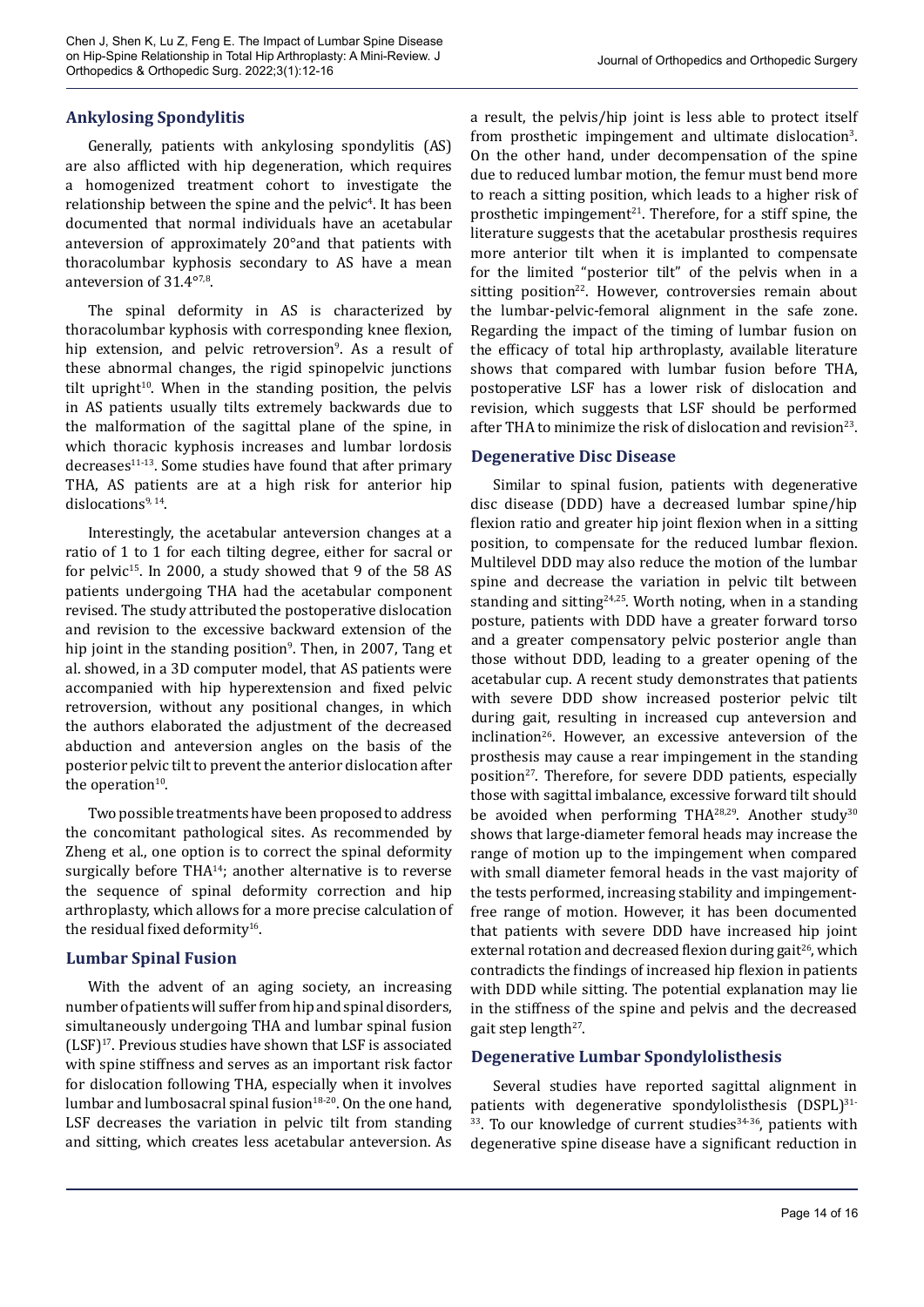| <b>Lumbar Spine Disease</b>           | Pathological alterations | Advice                                                                             |
|---------------------------------------|--------------------------|------------------------------------------------------------------------------------|
| <b>Ankylosing Spondylitis</b>         | Posterior pelvic tilt    | Cup's acetabular anteversion should be raised within the Lewinnek<br>safety zone.  |
| Lumbar Spinal fusion                  | Posterior pelvic tilt    | Cup's acetabular anteversion should be raised within the Lewinnek<br>safety zone.  |
| Degenerative Disc Disease             | Posterior pelvic tilt    | Cup's acetabular anteversion should be raised within the Lewinnek<br>safety zone.  |
| Degenerative Lumbar Spondylolisthesis | Anterior pelvic tilt     | Cup's acetabular anteversion should be reduced within the Lewinnek<br>safety zone. |

**Table 2:** Pathological alterations of the Four Diseases and Surgical Recommendations

lumbar lordosis and sacral slope and a significant increase in the pelvic tilt. As mentioned above, lumbosacral pelvic junction alignment is very important in understanding the overall alignment of the spine. In the normal population, the correlations between pelvic incidences, sacral slope, and lumbar lordosis in the sagittal alignment of the spine have been well documented<sup>37</sup>. These spinopelvic parameters play a predominant role in explaining the pathology of DSPL.

For a routine clinical condition like DSPL, fusion surgery is often indicated for sagittal spinopelvic alignment. The prevalence of degenerative spondylolisthesis associated with osteoarthritis of the hip joint in Japanese patients is as high as 31-36%<sup>38</sup>. Barrey et al. analyzed the spinopelvic alignment of the pelvic-spine complex in three degenerative lumbar diseases and concluded that patients with DSPL may have variations of sagittal alignment, such as greater pelvic incidence, less global lumbar lordosis, and increased pelvic tilt $31,37$ . Compared with lumbar fusion and other fixed spinopelvic alignments, DSPL patients demonstrate flexible mobility of the pelvis with a much wider range through which adaptation can occur<sup>39</sup>. In the current study, the authors found that patients with degenerative spondylolisthesis had significantly increased risks of postoperative prosthetic hip dislocation, revision THA, peri-prosthetic fracture, and prosthetic joint infection. In the study comparing four degenerative lumbar spine conditions, the average complication risk ratios for spondylolisthesis were the highest at day 90 after primary THA<sup>6,39</sup>.

For DSPL Patients with lumbar instability, the rigid and balanced orientation should be ascertained by fusion surgery in a balanced position, which puts the acetabulum in a more predictable position before THA. The other possible option is to proceed with THA, in which the placement of the acetabular component of patients with DSPL should be more retroverted to help correct the relative acetabular anteversion, especially when in a standing posture.

# **Recommendations of Acetabular Cup**

Ankylosing spondylitis is in the R & U type. Before THA, the spinal deformity needs to be corrected surgically. The risk of impingement in THA patients can only be resolved if the posterior pelvic tilt is corrected<sup>14</sup>. Therefore, the anterior tilt of the acetabular prosthesis within the safety zone may alternatively be raised to accommodate a posteriorly tilted pelvis<sup>16</sup>. DSPL belongs to the F & U type and also has a large anterior tilt of the acetabulum. Conversely, the acetabular anteversion of the acetabular prosthesis should be reduced within the safety zone, for DSPL patients have an anterior pelvis due to pathological anteversion of the spine. Considering pelvic flexibility, for DSPL patients with lumbar instability, a rigid balance orientation should be achieved by fusion surgery before THA to put the acetabulum in a more predictable position $37-39$ . LSF and DDD belong to the R & B type, which reduces PT changes and the anterior angle of the acetabulum. Therefore, for these two types of diseases, the literature suggests that the acetabular prosthesis requests more anterior tilt during implantation<sup>22,28,29</sup>. For LSF patients, according to controlled case analysis, performing LSF surgery after THA can reduce the risk of posterior dislocation and revision $23$ (Table 2).

# **Conclusion**

LSD is a substantial factor for the assessment of spinopelvic mobility. To obtain a satisfactory THA with a low rate of dislocation and wear, the surgeon should pay more attention to the relationship between lumbar disease and sagittal spinal balance, and then formulate treatment plans according to the patients' risk classifications.

# **Conflict of Interest**

No conflicts of interests to declare.

# **Funding**

No financial support was received for this study.

# **References**

- 1. Offierski Cm, Macnab I. Hip-spine syndrome. Spine (Phila Pa 1976). 1983; 8(3): 316-21.
- 2. Malkani AL, Garber AT, Ong KL, et al. Total Hip Arthroplasty in Patients With Previous Lumbar Fusion Surgery: Are There More Dislocations and Revisions? J Arthroplasty. 2018; 33(4): 1189-93.
- 3. Buckland AJ, Puvanesarajah V, Vigdorchik J, et al. Dislocation of a primary total hip arthroplasty is more common in patients with a lumbar spinal fusion. Bone Joint J. 2017; 99-B(5): 585-91.
- 4. Phan D, Bederman SS, Schwarzkopf R. The influence of sagittal spinal deformity on anteversion of the acetabular component in total hip arthroplasty. Bone Joint J. 2015; 97-B(8): 1017-23.